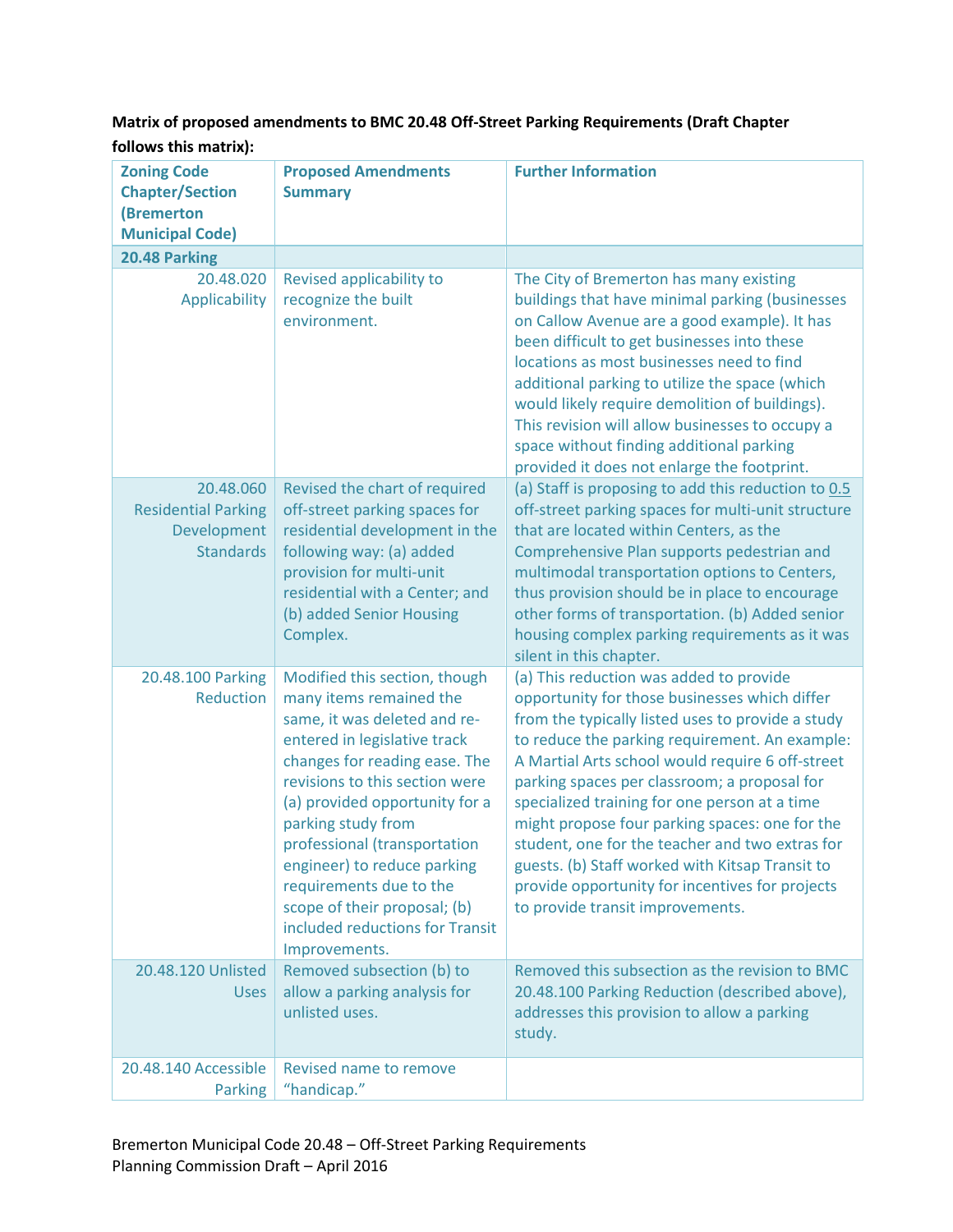| <b>Zoning Code</b><br><b>Chapter/Section</b><br>(Bremerton<br><b>Municipal Code)</b> | <b>Proposed Amendments</b><br><b>Summary</b>                                                                                                                                                                | <b>Further Information</b>                                                                                                                                                                                                                                                                                                                                                                   |
|--------------------------------------------------------------------------------------|-------------------------------------------------------------------------------------------------------------------------------------------------------------------------------------------------------------|----------------------------------------------------------------------------------------------------------------------------------------------------------------------------------------------------------------------------------------------------------------------------------------------------------------------------------------------------------------------------------------------|
| 20.48.180 Other<br><b>Required Parking</b><br><b>Spaces</b>                          | Removed subsection (b)(2) to<br>remove requirement for<br>additional bike spaces for<br>video game and amusement<br>centers                                                                                 | A video game arcade is required to provide 15<br>parking spaces per 1,000 square feet of space. If<br>an arcade was only 1,000 square feet, then that<br>requirement would require 5 bicycle spaces (1/3<br>of required parking). With this provision<br>removed, that same business would be required<br>to have 2 (10% of required parking), which is<br>consistent with other businesses. |
| 20.48.220 Satellite<br>Parking                                                       | Revised requirements to<br>record Satellite Parking<br>agreements.                                                                                                                                          | The satellite parking agreements have been<br>used by the City and are used in many<br>jurisdictions. As all parking agreements are<br>reviewed by our legal department, Staff is<br>proposing to remove specific language that<br>needs to be in the agreement for simplicity.                                                                                                              |
| 20.48.240 Joint Use<br>of Parking Facilities                                         | Revised section to reduce<br>specific uses that can utilize a<br>Joint Parking Facilities and<br>revised parking agreement<br>language to match BMC<br>20.48.220 Satellite Parking<br>revision (see above). | In the last 10 years of utilizing this code, Joint<br>Use Parking Facilities have been used less than<br>five times (and that is a conservative estimate),<br>due to the limiting factor on what qualifies. Staff<br>is proposing to expand the uses that can share a<br>parking area.                                                                                                       |
| Figure 20.48(a)<br><b>Parking Minimum</b><br><b>Design</b><br><b>Requirements</b>    | Revised typo in the chart for<br>the 45 degree parking should<br>be consistent with other aisle<br>width of 20' (instead of the<br>current 10').                                                            |                                                                                                                                                                                                                                                                                                                                                                                              |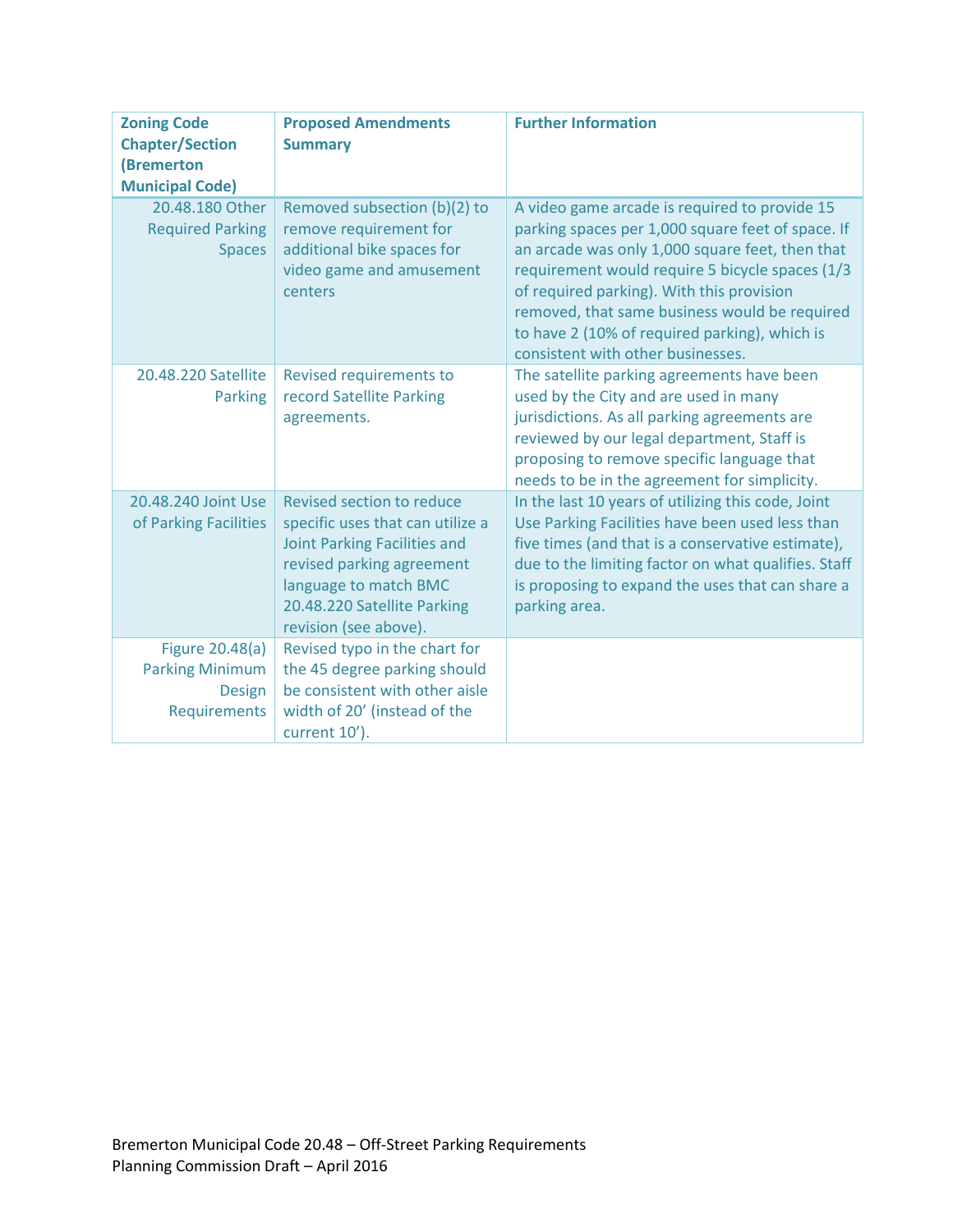## **Chapter 20.48 OFF-STREET PARKING REQUIREMENTS**

Sections:

| 20.48.010 | <b>INTENT.</b>                                         |
|-----------|--------------------------------------------------------|
| 20.48.020 | <b>APPLICABILITY.</b>                                  |
| 20.48.030 | <b>NONCONFORMITIES.</b>                                |
| 20.48.040 | <b>GENERAL REQUIREMENTS.</b>                           |
| 20.48.050 | <b>MODIFICATIONS TO PARKING DEVELOPMENT STANDARDS.</b> |
| 20.48.060 | <b>RESIDENTIAL PARKING DEVELOPMENT STANDARDS.</b>      |
| 20.48.080 | NONRESIDENTIAL PARKING DEVELOPMENT STANDARDS.          |
| 20.48.100 | <b>PARKING REDUCTION.</b>                              |
| 20.48.120 | UNLISTED USES.                                         |
| 20.48.140 | <b>HANDICAP ACCESSIBLE PARKING.</b>                    |
| 20.48.150 | <b>ELECTRIC VEHICLE CHARGING STATIONS.</b>             |
| 20.48.160 | <b>LOADING/UNLOADING SPACES.</b>                       |
| 20.48.180 | <b>OTHER REQUIRED PARKING SPACES.</b>                  |
| 20.48.200 | <b>RENT OF RESIDENTIAL PARKING.</b>                    |
| 20.48.220 | <b>SATELLITE PARKING.</b>                              |
| 20.48.240 | <b>JOINT USE OF PARKING FACILITIES.</b>                |
| 20.48.260 | <b>DRIVE-THROUGH STACKING REQUIREMENTS.</b>            |

## **20.48.010 INTENT.**

The intent of this chapter is to require off-street parking and loading facilities in proportion to the parking and loading demand of land uses while minimizing the amount of impervious surface where possible. The purpose of the regulations and design standards are to ensure the usefulness of parking and loading facilities, to protect the public safety, to mitigate adverse land use impacts and to protect the visual, water and air quality of the community.

#### **20.48.020 APPLICABILITY.**

(a) General. The provisions of this chapter shall be applied at the time of erection of any building or structure, or at the time any principal building or structure is enlarged or increased in capacity unless provided for otherwise by law. This chapter shall be used in conjunction with specific off-street parking requirements set forth in BMC Title [20,](http://www.codepublishing.com/wa/Bremerton/html/Bremerton20/Bremerton20.html#20) -in cases of conflict, the most stringent requirement shall apply. (b) Remodeled, Improved, or a Change-of-use. When an existing structure is remodeled, improved, or a change of use or tenancy occurs on a legally established site, it shall be exempt from providing additional off-street parking provided that:

- (1) The structure is not enlarged, extended, or structurally altered outside the existing building envelope in a manner that would require additional parking pursuant to this chapter. In the case of a structure expanding, the number of additional spaces shall be computed only to the extent of the enlargement, regardless of whether or not the number of previous existing spaces satisfies the requirements of this chapter.
- (2) In residential structures, alterations do not increase the number of dwelling units.
- (3) The number of off street parking spaces is not decreased, except in cases where the resulting decrease in parking conforms to the minimum number required by this chapter.
- (4) This does not apply to adaptive reuses per BMC 20.46.070.

(b) Change of Use or Occupancy. The number of off-street parking spaces shall be provided in accordance with the requirements of this chapter if a change in the use or occupancy of an existing building or structure results in a significant increase in the parking requirement, which shall be determined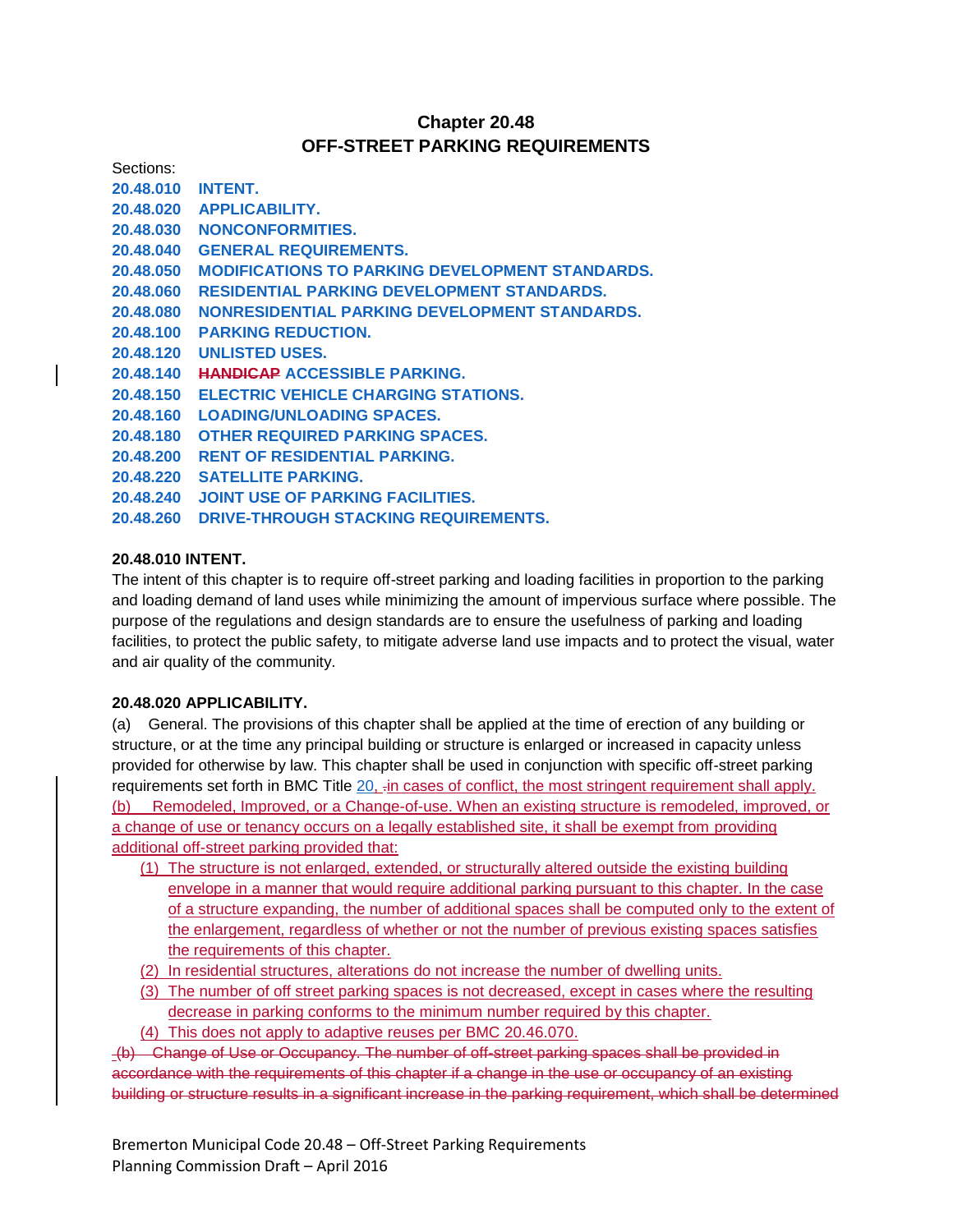by calculating the difference between the required and existing number of parking spaces. If the difference is more than fifteen (15) percent of the existing parking spaces, or if the difference is more than three (3) parking spaces, whichever number is larger, it shall be determined to be a significant increase. (c) Expansion of Structure/Use. When an existing structure or use is expanded, additional off-street parking spaces shall be provided in accordance with the requirements of this chapter, except when the expansion necessitates the addition of three (3) or fewer parking spaces. The number of additional spaces shall be computed only to the extent of the enlargement, regardless of whether or not the number of previous existing spaces satisfies the requirements of this chapter.

(cd) Movement of Building. If a building is moved to a new lot, off-street parking spaces shall be provided in accordance with the requirements of this chapter.

(e) Change in Ownership. Additional off-street parking shall not be required because of a change in ownership or tenancy, provided the use and the building remain unchanged.

(f) Rehabilitation. Additional off-street parking spaces are not required because of a building remodel or improvements if:

(1) The remodel or improvements are contained within the existing envelope of the building or structure;

(2) The inside gross floor area is not increased by more than ten (10) percent; and

(3) No additional residential dwellings are created.

#### **20.48.030 NONCONFORMITIES.**

Any use which, on the effective date of the ordinance codified in this chapter or any amendments hereto, is nonconforming in terms of required off-street parking facilities may continue in the same manner as if they were conforming unless any of the provisions set forth in BMC [20.48.020](http://www.codepublishing.com/wa/Bremerton/html/Bremerton20/Bremerton2048.html#20.48.020) would apply. However, in no case shall nonconforming parking have its existing number of off-street parking spaces reduced.

#### **20.48.040 GENERAL REQUIREMENTS.**

The following requirements are applicable to all zoning districts:

(a) Occupancy. No building or structure shall be approved for occupancy unless adequate parking facilities are provided consistent with the requirements of this chapter.

(b) Availability. All required off-street parking spaces shall be made available and continuously maintained for the parking of residents, customers, patrons and employees of the related land uses and shall not be rented, leased or otherwise assigned to any person or organization not related to the principal or accessory land use.

(c) Plans Required. No building permit shall be issued until the applicant has submitted satisfactory plans to the City showing how the off-street parking and loading facilities required by this chapter will be provided and maintained. Development of a parking lot without a building or other structure does not require a building permit, but does require site plan review in accordance with BMC [20.58.080.](http://www.codepublishing.com/wa/Bremerton/html/Bremerton20/Bremerton2058.html#20.58.080)

(d) Maintenance. It shall be the responsibility of the property owner to ensure that parking areas and driveways are continually maintained in good condition and free of refuse and debris. All required landscaping shall be kept in a healthy condition and properly maintained.

(e) Nonparking Activities. No business, temporary or permanent display, or other nonparking activity shall occur on any required parking space.

(f) Parking Prohibited. Parking is prohibited on landscaped or other areas not designed and approved for parking.

- (g) Unobstructed Access and Circulation.
	- (1) Unobstructed vehicular access to and from public or private streets shall be provided for all off-street parking spaces. Vehicular access drives shall be designed to ensure the safety of persons using such access or traveling on the public street.
	- (2) Required parking and all maneuver areas shall remain free of all obstructions.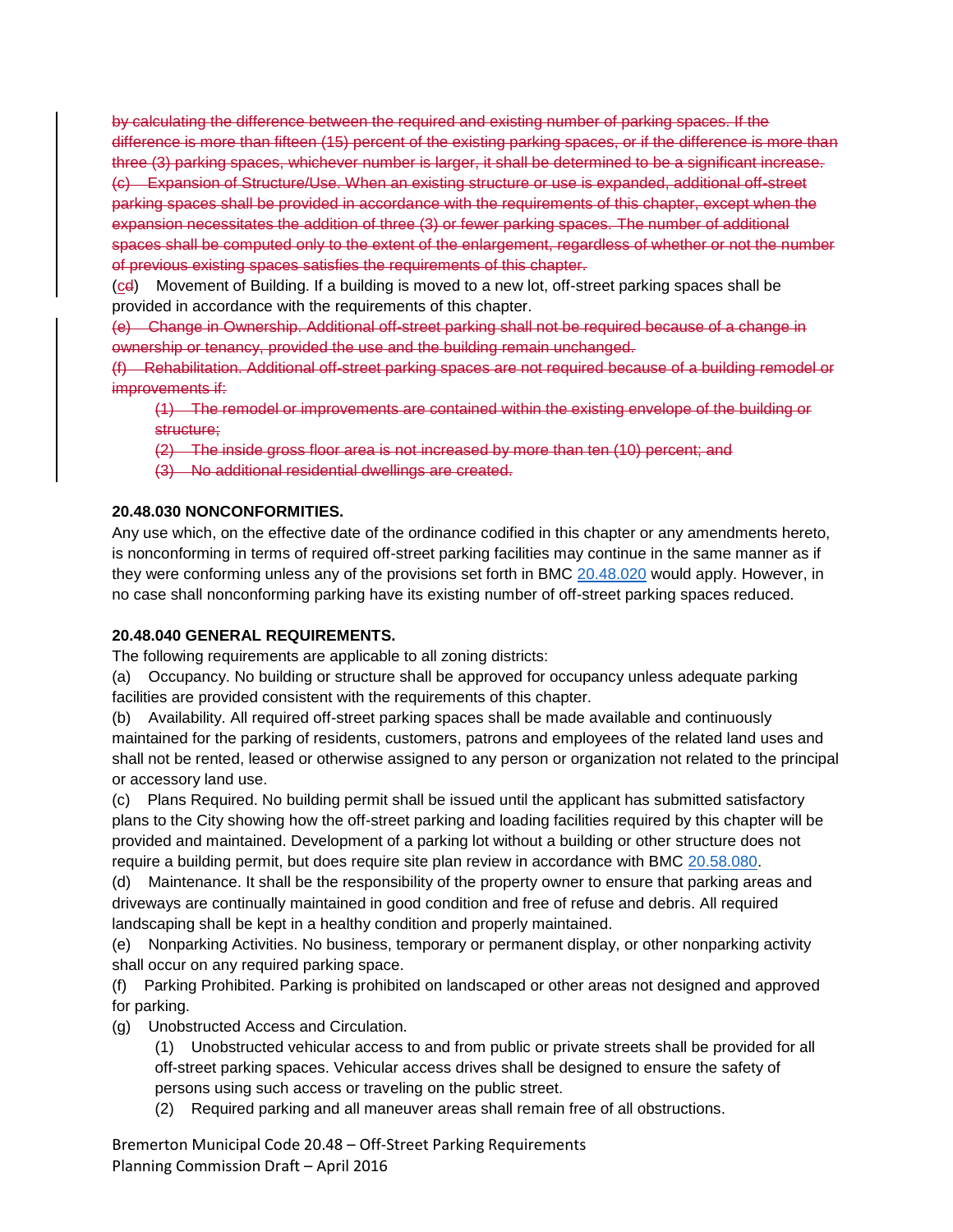(3) No parking space may block access to another parking space unless the City has approved a tandem parking design and valet parking with a tenant is made available during hours of operation. (4) Except for single-family and duplex structures on individual lots, parking spaces shall be designed to prevent the backing of vehicles onto a public right-of-way, or a private street other than an alley.

(h) Shared Driveways. Shared driveways are encouraged for abutting lots whenever practical. Approval shall include easements granting access to all property owners using the shared driveway.

#### **20.48.050 MODIFICATIONS TO PARKING DEVELOPMENT STANDARDS.**

The parking development standards included in BMC [20.48.060](http://www.codepublishing.com/wa/Bremerton/html/Bremerton20/Bremerton2048.html#20.48.060) and [20.48.080](http://www.codepublishing.com/wa/Bremerton/html/Bremerton20/Bremerton2048.html#20.48.080) are base standards. Individual zone chapters may provide additional parking standards, or departures from these base standards. In cases of conflict, parking development standards in individual zone chapters shall supersede. Further reductions from base parking standards may be allowable per BMC [20.48.100.](http://www.codepublishing.com/wa/Bremerton/html/Bremerton20/Bremerton2048.html#20.48.100)

## **20.48.060 RESIDENTIAL PARKING DEVELOPMENT STANDARDS.**

The following provisions apply to off-street parking spaces for all residential development:

(a) Surface. Driveways and areas used for loading, parking and maneuvering motorized vehicles shall have a paved surface.

(b) Gravel Surface Driveway. A gravel surface driveway may be allowed for a single-family residence for that portion of the driveway that is more than one hundred (100) feet from the lot line where access is provided. Any driveway approved for a gravel surface shall include a paved apron in front of the garage automobile door entrance extending a minimum depth of eighteen (18) feet and at least the width of the garage door.

(c) Side Yard Setback. Minimum three (3) feet. When parking is located in an approved driveway, the setback for parking may be reduced to zero (0) feet.

(d) Rear Yard Setback. Minimum three (3) feet. When parking is located in an approved driveway, the setback for parking may be reduced to zero (0) feet.

(e) Alley Setback. Zero (0) feet.

(f) Front Yard Setback. No parking shall be located within the front yard setback area of the zone, except within paved driveways, unless allowed otherwise by law.

(g) Stall Dimensions.

(1) Parking stalls for a single-family dwelling shall have a minimum width of eight (8) feet and depth of eighteen (18) feet.

(2) Parking facilities for two (2) or more dwellings shall comply with the design standards prescribed in BMC [20.48.080.](http://www.codepublishing.com/wa/Bremerton/html/Bremerton20/Bremerton2048.html#20.48.080) These design standards may be modified to allow stacked parking spaces for a residential structure containing up to four (4) dwellings, provided the parking spaces comply with setbacks.

(h) Driveways.

(1) A driveway may be located within any setback area for a residential use, provided it complies with all applicable city street and engineering standards established in BMC Title [11.](http://www.codepublishing.com/wa/Bremerton/html/Bremerton11/Bremerton11.html#11)

(2) The driveway shall not be less than eight (8) feet in width and not more than twenty (20) feet in width within the front yard setback. The Director may approve exceptions to the maximum driveway width when necessary for compliance with the Americans with Disabilities Act (ADA) standards.

(i) Required Parking Spaces. The number of off-street parking spaces shall be provided in accordance with the use and the following corresponding standards, except as modified per BMC [20.48.050:](http://www.codepublishing.com/wa/Bremerton/html/Bremerton20/Bremerton2048.html#20.48.050)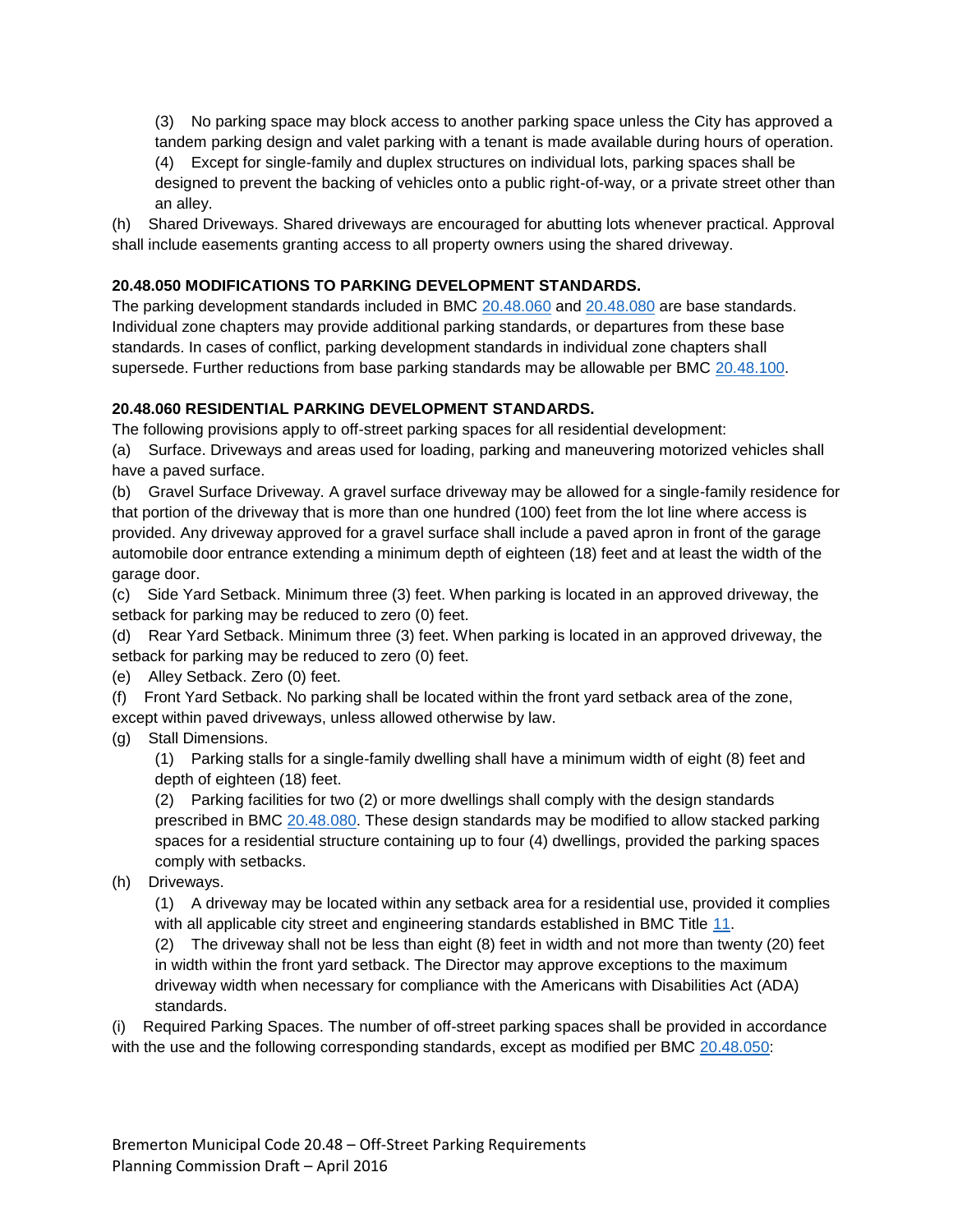|     |                                                          | <b>Number</b><br>Οf |                                                                                                                                                                         |
|-----|----------------------------------------------------------|---------------------|-------------------------------------------------------------------------------------------------------------------------------------------------------------------------|
|     | <b>Type of Use</b>                                       | <b>Bedrooms</b>     | <b>Minimum Number of Parking Spaces</b>                                                                                                                                 |
|     | $(1)$ ADU                                                |                     | See BMC 20.46.010                                                                                                                                                       |
|     | (2) Single-unit<br>residential                           | All                 | 2.0 per dwelling                                                                                                                                                        |
| (3) | Two-unit residential                                     | All                 | 2.0 per dwelling                                                                                                                                                        |
|     | (4) Multi-unit residential                               | 1 or less           | 1.5 per dwelling                                                                                                                                                        |
|     | (5) Multi-unit residential                               | $\overline{2}$      | 1.75 per dwelling                                                                                                                                                       |
|     | (6) Multi-unit residential                               | 3 or more           | 2.0 per dwelling                                                                                                                                                        |
|     | (7) Multi-unit residential<br>located within a<br>Center | -All                | 0.5 per dwelling                                                                                                                                                        |
|     | (8) Group residential<br>facility, Class I               |                     | 2.0 plus 1.0 for each bedroom beyond the first 4 plus 1.0<br>for each 300 square feet of gross floor area used for<br>counseling                                        |
|     | Group residential<br>home                                |                     |                                                                                                                                                                         |
|     | Adult family home                                        |                     |                                                                                                                                                                         |
|     | (9) Senior Housing<br><b>Complex</b>                     |                     | 1 per dwelling, plus access to alternative transportation<br>such as public transit or on-site shuttle services to access<br>daily goods and services shall be provided |

## **20.48.080 NONRESIDENTIAL PARKING DEVELOPMENT STANDARDS.**

The following provisions apply to off-street parking spaces for all nonresidential developments and parking lots:

(a) Surface. Driveways and areas used for loading, parking and maneuvering motorized vehicles shall have a paved surface.

(b) Side and Rear Yard Setbacks. Parking spaces shall be set back a minimum of five (5) feet from the side and rear lot lines unless adjacent to the low density residential zone in which case a minimum of ten (10) feet of visual screening is required pursuant to BMC [20.50.050.](http://www.codepublishing.com/wa/Bremerton/html/Bremerton20/Bremerton2050.html#20.50.050) Projects which are not adjacent to low density residential may reduce setbacks to zero (0) if the following are incorporated into the design of the parking area:

- (1) A solid fence or wall is provided; and
- (2) Landscaped islands at least forty-five (45) square feet of area are provided in a manner that

breaks up parking spaces adjacent to the lot line into groups of not more than six (6) spaces each. (c) Front Yard Setbacks. Parking spaces shall be set back a minimum of ten (10) feet from the front lot

line.

(d) Parking Setbacks in Structures. When parking is incorporated within a structure, the parking shall comply with the setbacks of the zone applicable to the structure.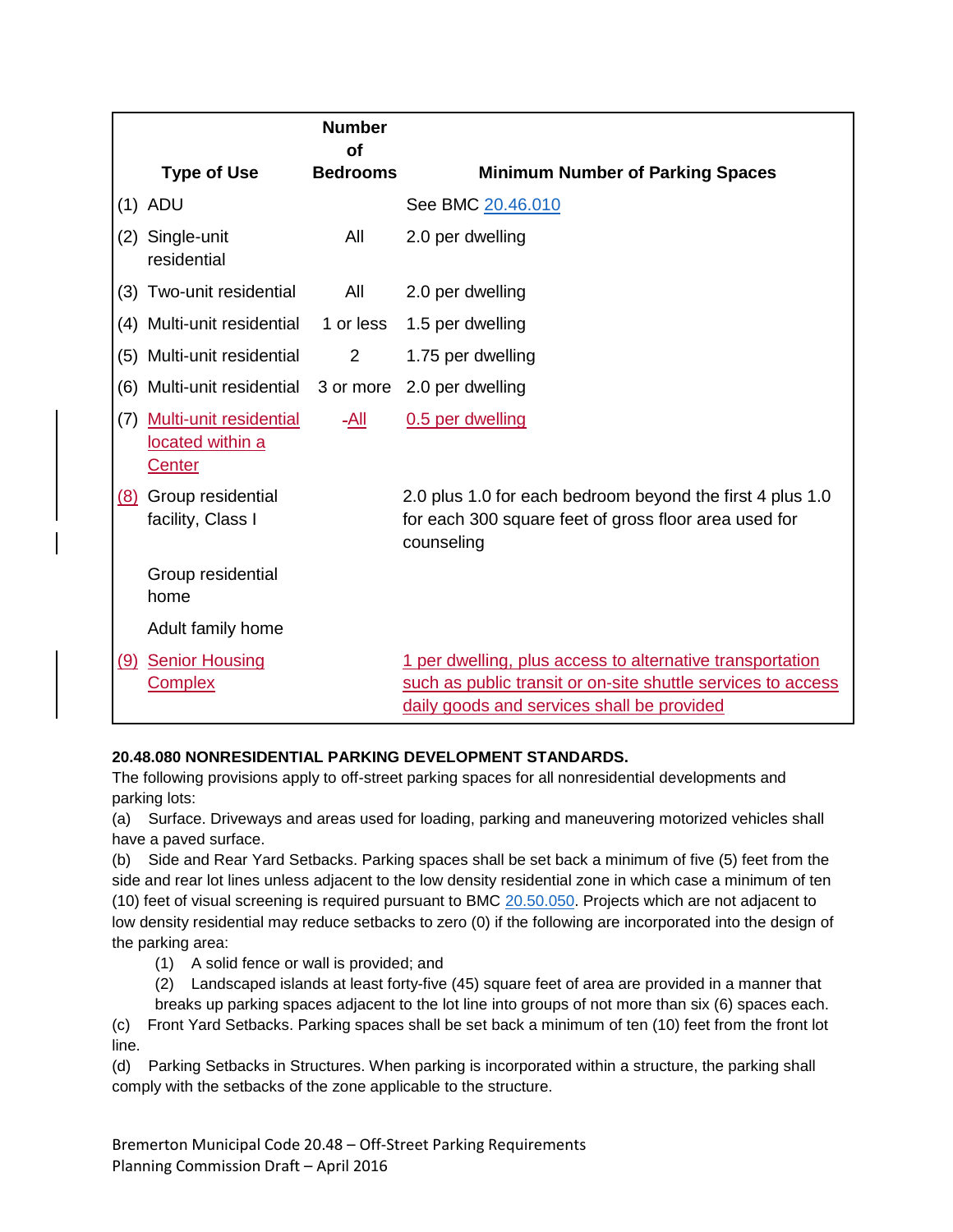(e) Stall and Aisle Requirements. Parking facilities for required parking shall meet the minimum stall and aisle dimensions set forth in Figure 20.48(a).

(f) Modifications to Parking Stall Requirements. The standards set forth in subsection (e) of this section may be modified to allow for a vehicle overhang of up to two and one-half (2.5) feet, provided:

(1) Wheel stops are attached to the ground or pavement if curbs are not provided;

(2) The vehicle overhang would not extend beyond the lot line or into front yard setback areas;

(3) Walkways maintain a minimum three (3) foot wide (four (4) feet for handicap access routes) unimpeded passage for pedestrian passage beyond the two and one-half (2.5) foot overhang.

(g) Driveways. The width of nonresidential driveways shall be based on the location, intended usage, and other factors and shall be in accordance with State and City engineering standards.

(h) Internal Parking Lot Design. Parking facilities shall incorporate the following features to provide safe and efficient circulation for vehicles and pedestrians:

(1) Standard traffic control signs and devices to direct traffic;

(2) Signs, crosswalks, raised pedestrian walkways and night lighting to provide for safe pedestrian movement;

(3) Landscaped islands, raised curbs, and striping to define parking lot entrances, end of parking aisles and the patterns of internal circulation; and

(4) Overall design coordination and adherence to all applicable design standards.

(i) Landscaping. Landscaping shall be provided in accordance with the requirements prescribed in Chapter [20.50](http://www.codepublishing.com/wa/Bremerton/html/Bremerton20/Bremerton2050.html#20.50) BMC.

(j) Lighting. Parking areas shall be lighted for the safety of pedestrians and vehicle circulation on the site in the following manner:

(1) Lights are hooded or beamed so that there is no undesirable glare directed onto any adjacent streets or property; and

(2) Lighting shall be designed adequately to illuminate the parking area while preventing the direct illumination of adjacent properties.

(k) Signage and Striping. Directional signs and pavement markings shall be used to control vehicular movement within parking areas and to mark spaces.

(1) The locations of parking spaces shall be clearly indicated by curb markings, wheel stops, bollards, or other means.

(2) Incidental signs within parking lots shall be limited to two (2) square feet in size.

(3) No signs other than those indicating entrances, exits, name of the lot or the establishment to which the lot is accessory, conditions of use, or identification of disabled parking spaces shall be erected.

(4) Signage for handicap spaces shall comply with the requirements prescribed in RCW [70.92.120.](http://www.codepublishing.com/cgi-bin/rcw.pl?cite=70.92.120)

(l) Required Parking Spaces. The number of off-street parking spaces shall be provided in accordance with the use and following corresponding standards except as modified per BMC [20.48.050:](http://www.codepublishing.com/wa/Bremerton/html/Bremerton20/Bremerton2048.html#20.48.050)

|     | <b>Category of Land Use</b> | <b>Minimum Number of Parking Spaces</b>                   |
|-----|-----------------------------|-----------------------------------------------------------|
|     | <b>BUSINESS/COMMERCIAL:</b> |                                                           |
| (1) | Barber shop/beauty salon    | 1 per 75 sq. ft. gross floor area (g.f.a.)                |
| (2) | Bank/financial              | 1 per 350 sq. ft. g.f.a.                                  |
| (3) | Laundry (self-service)      | 1 per 4 washing machines, with a minimum of 5<br>required |
| (4) | Office                      | 1 per 300 sq. ft. g.f.a                                   |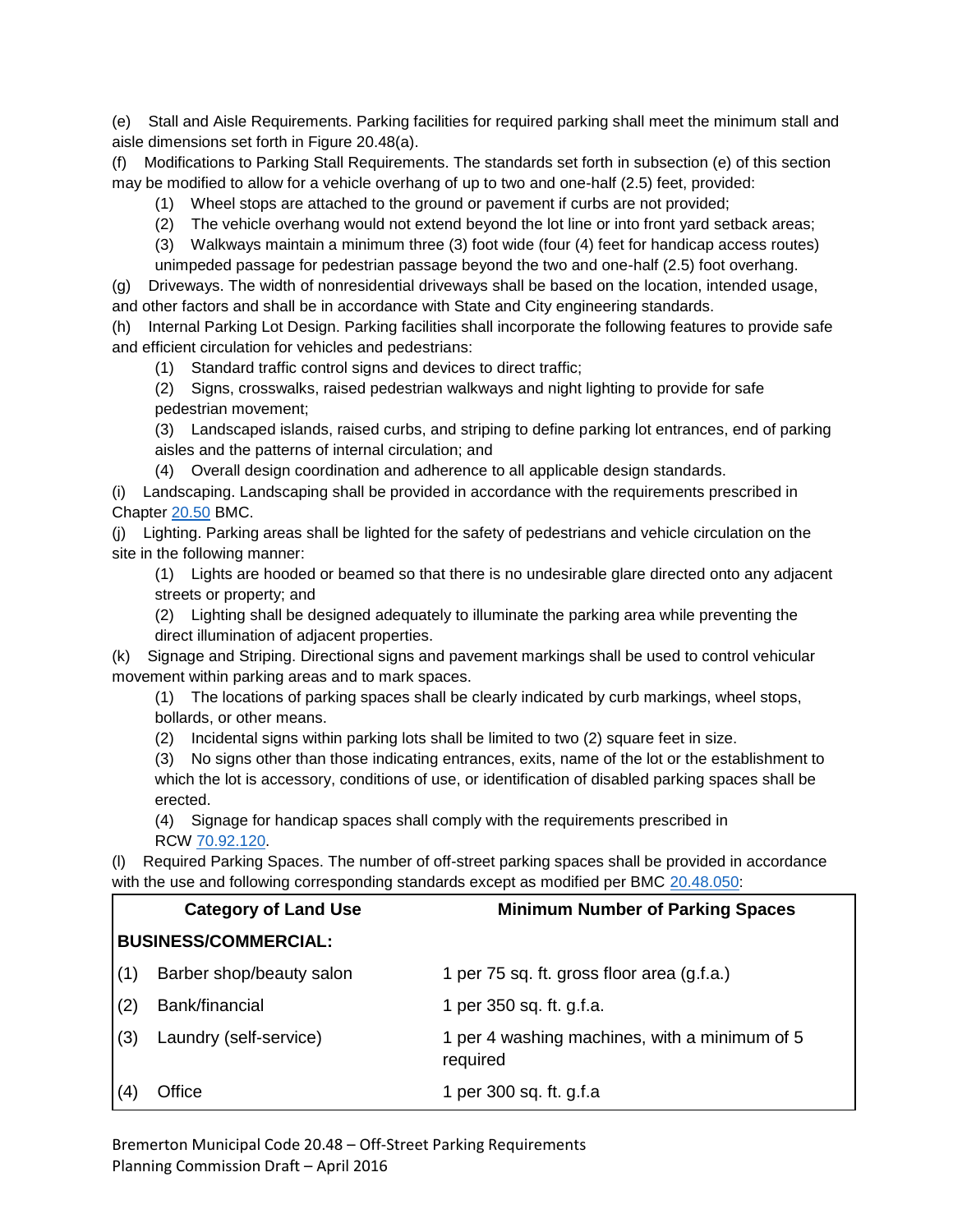| (5) | Retail store less than 15,000 sq. ft.                                  | 1 per 300 sq. ft. g.f.a.                                                                                                                                                 |
|-----|------------------------------------------------------------------------|--------------------------------------------------------------------------------------------------------------------------------------------------------------------------|
| (6) | Retail store 15,000 sq. ft. or larger                                  | 1 per 250 sq. ft. g.f.a                                                                                                                                                  |
| (7) | Personal service shop (tanning,<br>shoe repair, dry cleaner)           | 1 per 250 sq. ft. g.f.a., with a minimum of 2 required                                                                                                                   |
| (8) | Plumbing, heating, electrical and<br>building supplies                 | 1 per 600 sq. ft. g.f.a.                                                                                                                                                 |
| (9) | Convenience market/food store<br>(retail)/market and supermarket       | 1 per 250 sq. ft. g.f.a., with a minimum of 6 required                                                                                                                   |
|     | (10) Shopping center*                                                  | 4.0 per 1,000 square feet of leaseable g.f.a                                                                                                                             |
|     | common management located in a building or set of buildings.           | A shopping center is a contiguous collection of retail businesses under one ownership or                                                                                 |
|     | <b>EATING/DRINKING</b><br><b>ESTABLISHMENTS:</b>                       |                                                                                                                                                                          |
| (1) | Restaurant/cocktail lounge/tavern<br>less than 4,000 sq. ft.           | 1 per 150 sq. ft. g.f.a.                                                                                                                                                 |
| (2) | Restaurant/cocktail lounge/tavern<br>4,000 sq. ft. or greater          | 20 plus 1 per 100 sq. ft. g.f.a. greater than 4,000 sq.<br>ft.                                                                                                           |
|     | <b>ENTERTAINMENT:</b>                                                  |                                                                                                                                                                          |
| (1) | <b>Bowling alley</b>                                                   | 5 per lane                                                                                                                                                               |
| (2) | Club, lodge                                                            | 1 per 4 fixed seats, plus 1 per 50 sq. ft. gross floor<br>area of assembly area without fixed seating                                                                    |
| (3) | Dance hall                                                             | 1 per 100 sq. ft. g.f.a.                                                                                                                                                 |
| (4) | Pool hall                                                              | 1 per 100 sq. ft. g.f.a.                                                                                                                                                 |
| (5) | <b>Theater</b>                                                         | 1 per 4 fixed seats                                                                                                                                                      |
| (6) | Video game arcade                                                      | 15 per 1,000 sq. ft. g.f.a.                                                                                                                                              |
|     | <b>INDUSTRIAL:</b>                                                     |                                                                                                                                                                          |
| (1) | Industrial establishment/research<br>and development                   | 1 per 600 sq. ft. g.f.a.                                                                                                                                                 |
| (2) | Mini-warehouse                                                         | 1 per 3,000 sq. ft. g.f.a., plus 1 loading space per<br>10,000 sq. ft. g.f.a., plus 1 per 300 sq. ft. g.f.a. for<br>office area                                          |
| (3) | Wholesale<br>establishment/warehouse, trucking<br>and freight terminal | 1 per 2,000 sq. ft. g.f.a. up to 20,000 sq. ft., (3 space<br>minimum), plus 1 per 2,500 sq. ft. g.f.a. 20,001 to<br>100,000 sq. ft. (10 space minimum), plus 1 per 3,000 |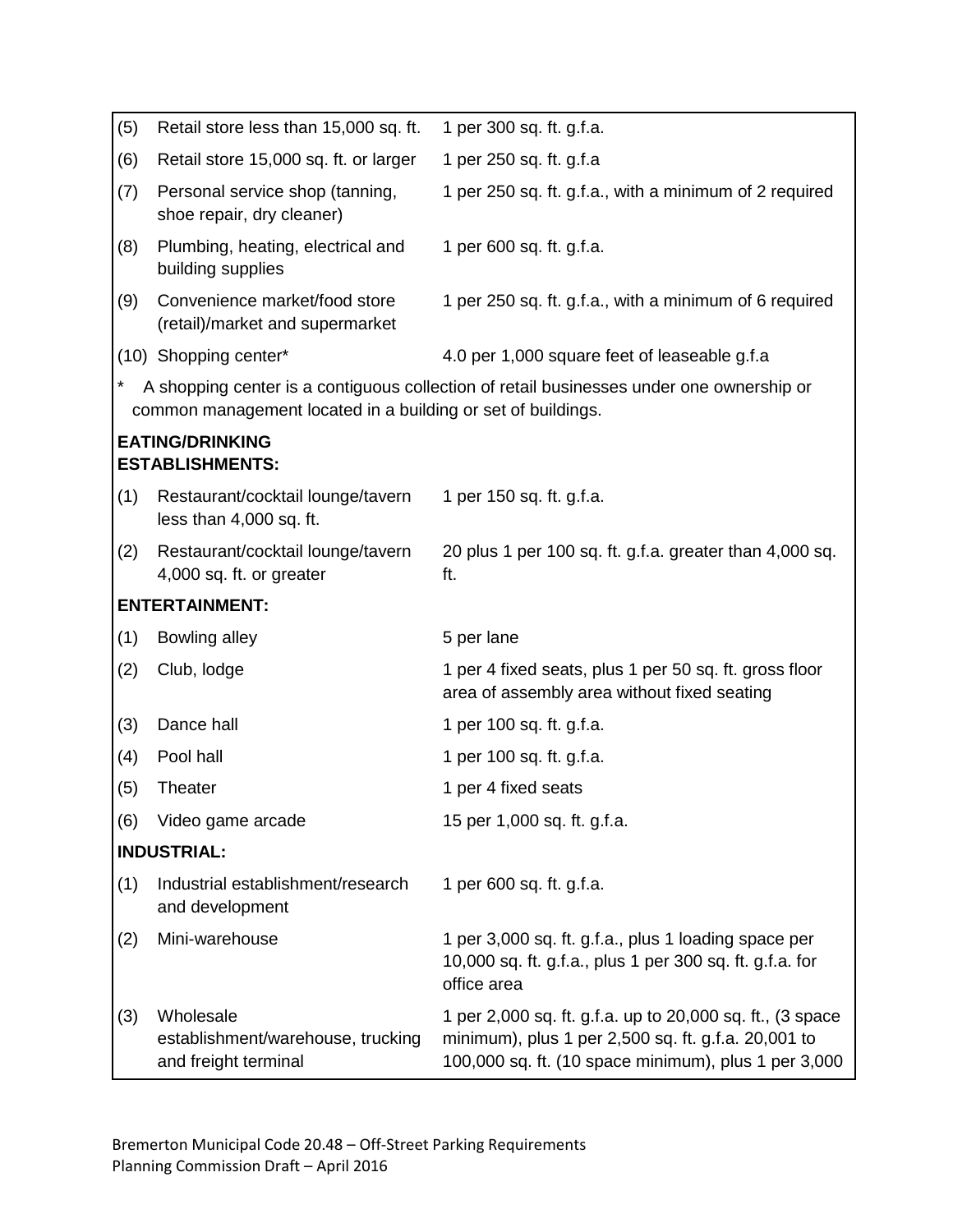|                      |                                                                                         | sq. ft. greater than 100,000 sq. ft. (40 spaces<br>minimum)                                                                                                                   |
|----------------------|-----------------------------------------------------------------------------------------|-------------------------------------------------------------------------------------------------------------------------------------------------------------------------------|
|                      | <b>LODGING:</b>                                                                         |                                                                                                                                                                               |
| (1)                  | Bed and breakfast                                                                       | 1 per guest room plus 1 for the resident household                                                                                                                            |
| (2)                  | Hotel                                                                                   | 1 per 2 guest rooms, plus 1 per 200 sq. ft. g.f.a. of<br>common areas                                                                                                         |
| (3)                  | Motel                                                                                   | 1 per 2 guest rooms, plus 1 per 200 sq. ft. g.f.a. of<br>common area plus 1 for manager                                                                                       |
| (4)                  | Travel trailer park/tourist court                                                       | 1 per trailer site, plus 1 per 10 sites located in a<br>secure storage area, plus 1 per 5 sites for guest<br>parking, plus other parking for office or community<br>buildings |
|                      | <b>MEDICAL/DENTAL:</b>                                                                  |                                                                                                                                                                               |
| (1)                  | Medical/dental office                                                                   | 1 per 150 sq. ft. g.f.a                                                                                                                                                       |
| (2)                  | Hospital/medical centers                                                                | 1.8 per overnight bed based on state license                                                                                                                                  |
| (3)                  | Nursing home/health<br>institution/convalescent home                                    | 1 per 600 sq. ft. g.f.a.                                                                                                                                                      |
| (4)                  | Veterinarian/animal hospital                                                            | 1 per 200 sq. ft. g.f.a.                                                                                                                                                      |
| <b>RECREATIONAL:</b> |                                                                                         |                                                                                                                                                                               |
| (1)                  | Health club/figure salon/physical<br>fitness center                                     | 10 per 1,000 sq. ft. g.f.a                                                                                                                                                    |
| (2)                  | Parks/playground                                                                        | Based on anticipated parking demand                                                                                                                                           |
| (3)                  | Racquet/handball                                                                        | 2 per each court                                                                                                                                                              |
| (4)                  | Swimming facility                                                                       | 5, plus 1 per 75 sq. ft. of gross surface water area                                                                                                                          |
|                      | <b>PUBLIC:</b>                                                                          |                                                                                                                                                                               |
| (1)                  | Library/museum                                                                          | 1 per 400 sq. ft. g.f.a.                                                                                                                                                      |
| (2)                  | Places of assembly (arenas,<br>churches, auditoriums, stadiums,<br>sports arenas, etc.) | 1 per 4 fixed seats (20 inches of a bench or pew = 1<br>seat), plus 1 per 50 sq. ft. g.f.a. of assembly without<br>seats                                                      |
|                      | <b>EDUCATIONAL:</b>                                                                     |                                                                                                                                                                               |
| (1)                  | Nursery school/day care                                                                 | 1 per 5 children, plus 2 loading/unloading spaces (12<br>or fewer children are exempt from the<br>loading/unloading)                                                          |
| (2)                  | School, business and trade                                                              | 6 per classroom, and/or 1 per 200 sq. ft. g.f.a of<br>administrative office, and/or teaching lab or shop                                                                      |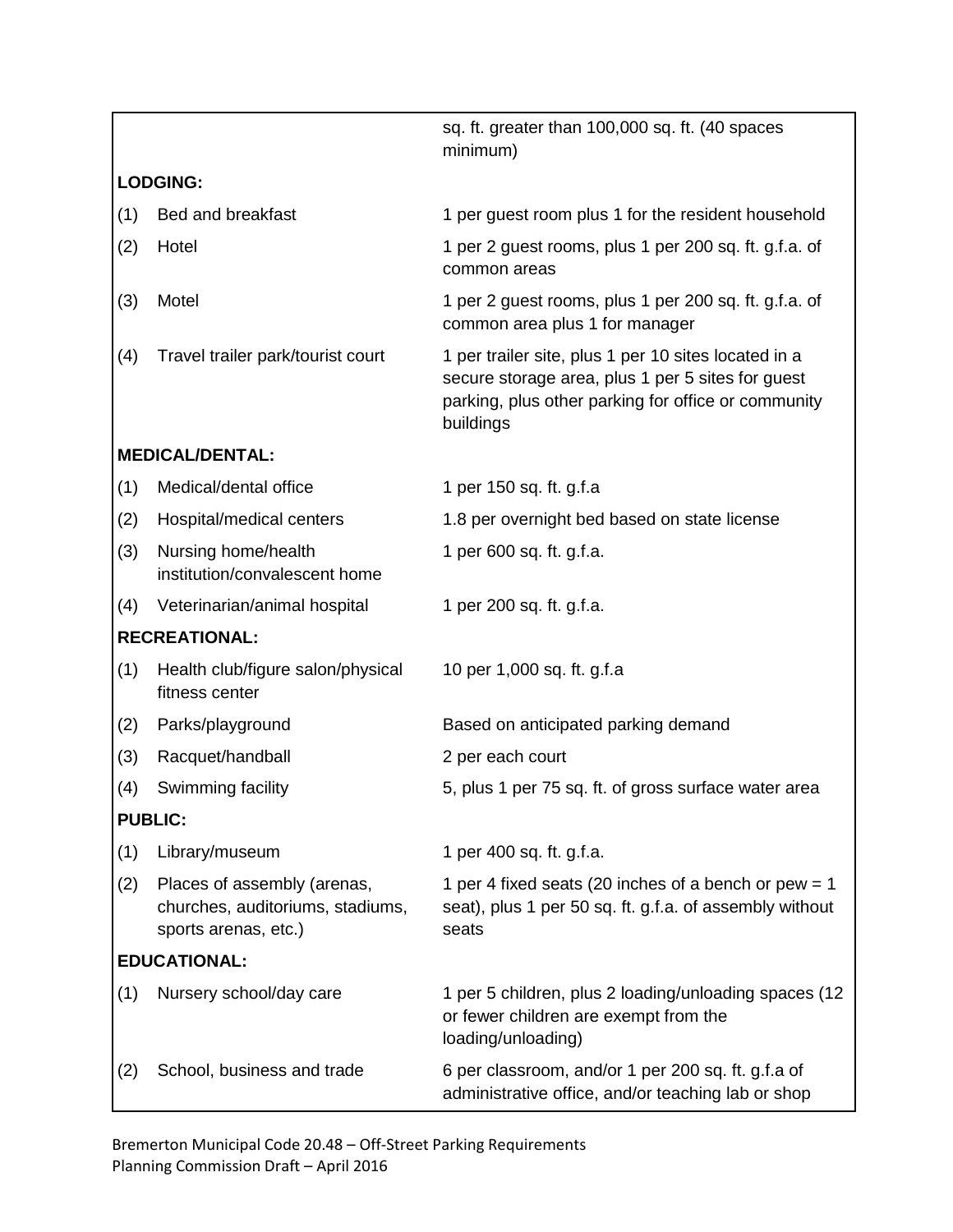| (3) | School, college or university                    | 2 per 1,000 sq. ft. g.f.a. used for academics, plus 1<br>per each 4 student rooming units, plus additional<br>space as required for nonacademics   |
|-----|--------------------------------------------------|----------------------------------------------------------------------------------------------------------------------------------------------------|
| (4) | School, K through 9th grade                      | 2 per classroom, plus 1 per 200 sq. ft. g.f.a of<br>administrative office                                                                          |
| (5) | School, 10th through 12th grade                  | 1 per each 10 students for which building is designed,<br>plus 1 per classroom, plus 1 per 200 sq. ft. g.f.a of<br>administrative office           |
|     | <b>AUTOMOBILE:</b>                               |                                                                                                                                                    |
| (1) | Automobile service                               | 1 per 200 sq. ft. g.f.a., plus 1 per service bay (bay<br>itself is not a space), with a minimum of 5 required                                      |
| (2) | Motor vehicle/vessel sales lots                  | 1 per 3,000 square feet of retail indoor or outdoor<br>sales area in addition to parking requirements for the<br>building or structure             |
| (3) | Motorcycle/small engine repair                   | 1 per 400 sq. ft. g.f.a.                                                                                                                           |
| (4) | Shop/store for sales and service of<br>machinery | 1 per 600 sq. ft. g.f.a.                                                                                                                           |
|     | <b>OTHERS:</b>                                   |                                                                                                                                                    |
| (1) | Garden nursery                                   | 1 per 400 sq. ft. g.f.a of retail area, plus 1 per 500 sq.<br>ft. g.f.a of building and outside display area<br>(wholesale)                        |
| (2) | Marina and moorage facility                      | 1 per 600 sq. ft. g.f.a.                                                                                                                           |
| (3) | Mortuary/funeral home                            | 1 per 75 sq. ft. of assembly area                                                                                                                  |
| (4) | Uncovered storage area                           | 1 per 2,000 sq. ft., plus 1 per each vehicle anticipated<br>to be parked overnight on a regular basis, plus 1 per<br>300 sq. ft. g.f.a. for office |

## **20.48.100 PARKING REDUCTION.**

Modifications to the requirements of this chapter may be granted for the following:

- (a) For a modification to the number of off street parking spaces required by this Title, a decrease in the required number of spaces may be granted if the number of spaces proposed is documented by an adequate and thorough parking-demand-and-utilization-study to sufficiently serve the use with appropriate off-street parking. The study shall be prepared by a licensed transportation engineer or other qualified professional with parking demand expertise, and shall analyze the operational characteristics of the proposed use which justify a parking reduction. Approval of a parking reduction shall be solely at the discretion of the City. The following reductions do not require the above mentioned report:
	- (1) Covered Bicycle Storage. If covered and secured bicycle storage is provided on site, a credit towards parking requirements at a ratio of one (1) less parking stall per six (6) bicycle spaces will be granted. The Director may increase credits according to size of development and anticipated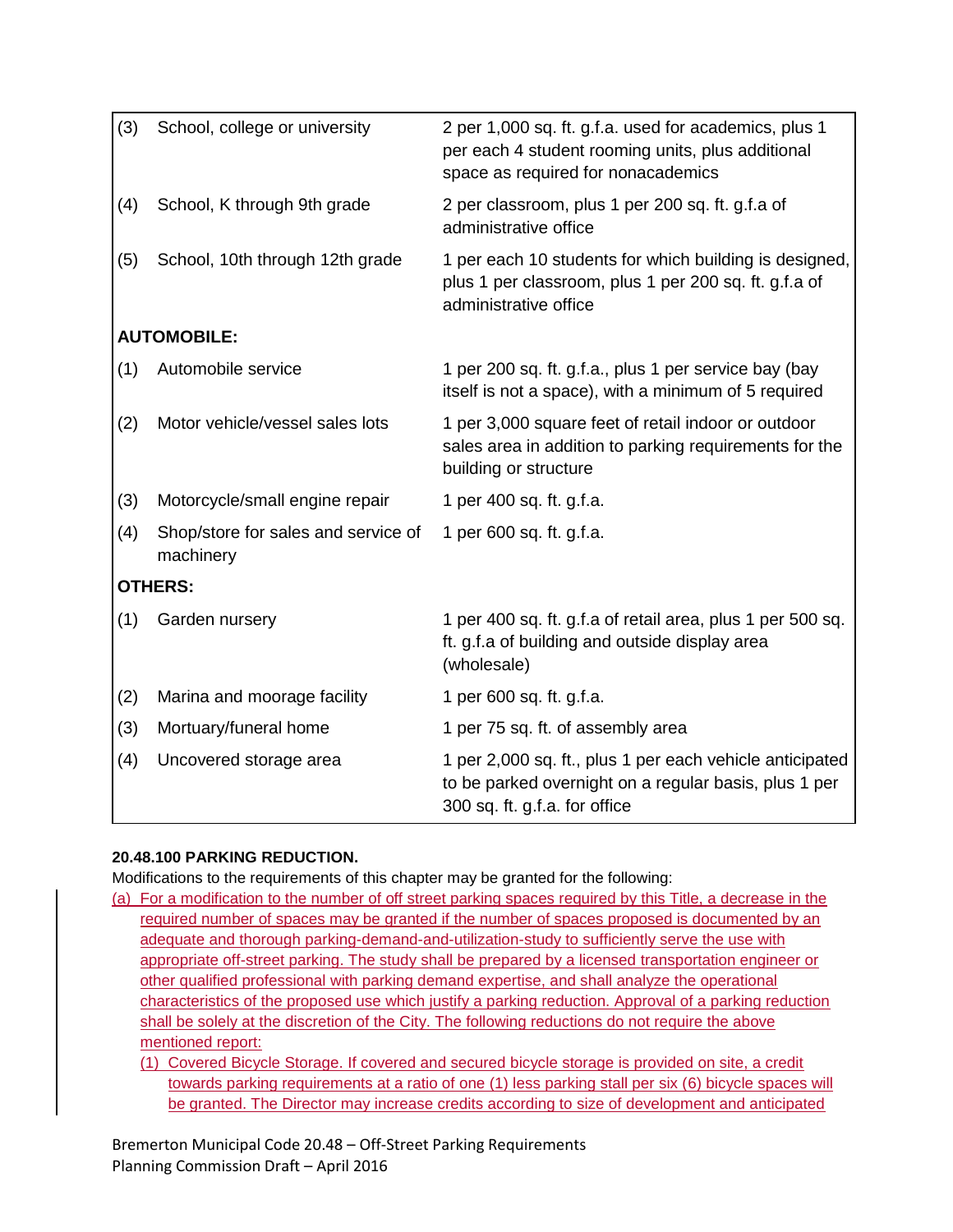pedestrian and bicycle activity and proximity to transit facilities. A maximum reduction of five (5) percent of required parking stalls may be granted. If a reduction of five (5) or more stalls is granted, then changing facilities including showers and lockers shall be required.

- (2) Transit Improvements. For new residential development consisting of ten (10) or more dwelling units, or commercial projects consisting of fifty (50) or more employees, and located within one thousand five hundred (1,500) feet of an existing or planned transit facility, a reduction in parking may be requested for up to fifteen (15) percent of required spaces if improvements to the local transit system are made by the applicant. Any such plan requires the approval of Kitsap Transit and the City.
- (3) Designated Land Use Centers. If a change of use occurs on a property within a center zone designation, resulting in a significant increase in the parking requirement, the Director may reduce the minimum number of required parking spaces by up to ten (10), provided:
	- (i) Sites containing multiple buildings and/or uses shall have the reduction applied to the entire site and not to individual uses;
	- (ii) The number of existing off-street parking spaces is not reduced.
- (4) Group Residential Facility Class I, Adult Family Home, and Group Residential Home. The Director may authorize a reduction in the number of required parking spaces for a group residential facility - Class I, adult family home, or group residential home if there is a clear indication that the requirements of this chapter are excessive due to such factors as the resident's age, ability to drive, or mental or physical abilities and disabilities.

(a) Designated Land Use Centers. If a change of use occurs pursuant to BMC 20.48.020(b) on a property within a center zone designation, as categorized in Figure 20.40(a), which results in a significant increase in the parking requirement, the Director may reduce the minimum number of required parking spaces by up to ten (10), provided:

(1) Sites containing multiple buildings and/or uses shall have the reduction applied to the entire site and not to individual uses;

(2) The number of existing off-street parking spaces is not reduced.

(b) Master Development Zone. Approval of a master development zone pursuant to Chapter 20.80 BMC.

(c) Group Residential Facility - Class I, Adult Family Home, and Group Residential Home. The Director may authorize a reduction in the number of required parking spaces for a group residential facility - Class I, adult family home, or group residential home if there is a clear indication that the requirements of this chapter are excessive due to such factors as the resident's ability to drive, age, or mental or physical abilities and disabilities.

(d) Senior Housing Complex. Parking requirements may be reduced for a senior housing complex approved pursuant to BMC 20.46.090.

(e) Manufactured Home Park Requirements. Parking requirements for a manufactured home park are prescribed in the approval criteria for a conditional use permit.

#### **20.48.120 UNLISTED USES.**

Land uses not specifically listed in BMC [20.48.060\(](http://www.codepublishing.com/wa/Bremerton/html/Bremerton20/Bremerton2048.html#20.48.060)h) and [20.48.080\(](http://www.codepublishing.com/wa/Bremerton/html/Bremerton20/Bremerton2048.html#20.48.080)m) shall have their off-street parking requirements determined in the following manner:

(a) A comparison is made of the unlisted use to a listed use and the Director determines that the parking demand between the two uses is similar. $\div$  or

(b) If a comparison cannot be made, the Director may determine the number of required spaces based on anticipated parking demand, which in no case shall be less than one (1) parking space per five hundred (500) square feet of gross floor area.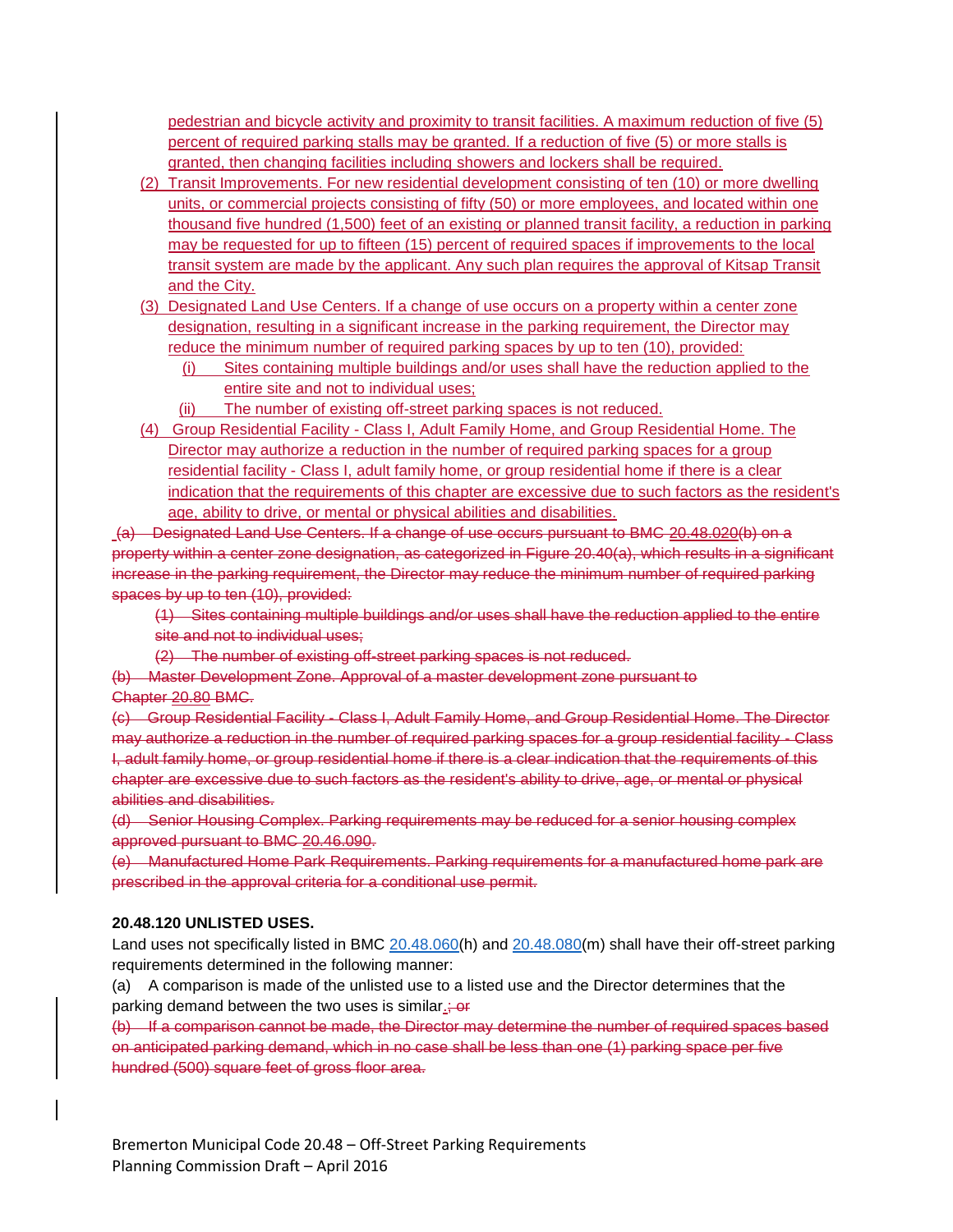## **20.48.140 HANDICAP ACCESSIBLE PARKING.**

Where parking is provided, accessible parking spaces shall be provided that complies with the requirements in Chapter [17.04](http://www.codepublishing.com/wa/Bremerton/html/Bremerton17/Bremerton1704.html#17.04) BMC, City Building Code (IBC

Chapter 11). Accessible parking spaces shall be located on the shortest accessible route of travel from adjacent parking to an accessible building entrance.

## **20.48.150 ELECTRIC VEHICLE CHARGING STATIONS.**

For uses in allowed zones and where parking is provided, electric vehicle charging stations are encouraged and shall comply with the City Building Code and Washington State Electrical Code (Chapter [296-46B](http://www.codepublishing.com/cgi-bin/wac.pl?cite=296-46B) WAC).

## **20.48.160 LOADING/UNLOADING SPACES.**

(a) Standards. Off-street loading spaces shall be provided in accordance with the following standards for all new nonresidential construction or additions having a floor area greater than one thousand (1,000) square feet of gross floor area that is engaged in retail, manufacturing, wholesale or storage activities, but excluding self-service storage facilities, which requires the delivery of merchandise or materials by trucks:

|     | <b>Total Gross Floor Area</b>        | Number of<br>Loading<br><b>Spaces</b><br><b>Required</b> |
|-----|--------------------------------------|----------------------------------------------------------|
|     | (1) 1,000 to 20,000 square feet      | 1                                                        |
|     | (2) 20,001 to 50,000 square<br>feet  | 2                                                        |
|     | (3) 50,001 to 100,000 square<br>feet | З                                                        |
| (4) | Greater than 100,000<br>square feet  |                                                          |

(b) Standards. Off-street loading spaces shall be provided in accordance with the following standards for all new nonresidential construction or additions having a floor area greater than ten thousand (10,000) square feet of gross floor area that is engaged in hotel, office, restaurant or similar use in accordance, which requires the delivery of merchandise or materials by trucks:

|     | <b>Total Gross Floor Area</b>        | Number of<br>Loading<br><b>Spaces</b><br><b>Required</b> |
|-----|--------------------------------------|----------------------------------------------------------|
| (1) | 10,000 to 50,000 square<br>feet      |                                                          |
|     | (2) 50,001 to 100,000 square<br>feet | 2                                                        |
| (3) | Greater than 100,000<br>square feet  | З                                                        |

(c) Loading/Unloading Zone Development Standards.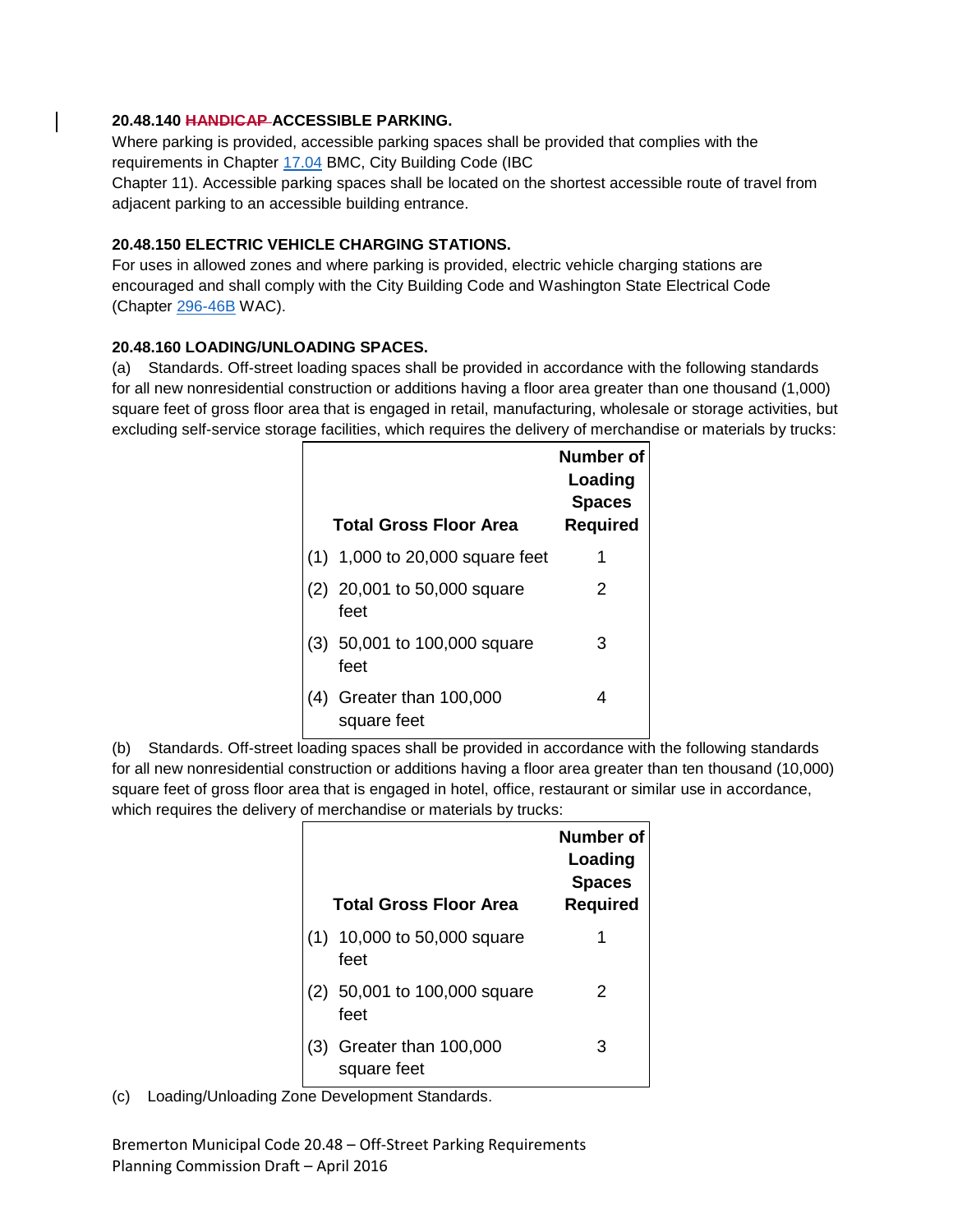(1) Design. Off-street loading spaces shall be at least ten (10) feet in width and have a total area of not less than two hundred fifty (250) square feet.

(2) Accessibility. With the exception of gates and security fencing, loading spaces shall be accessible at all times from a street, alley, or driveway and shall not be obstructed by other loading spaces, trash receptacles, outdoor storage, or other obstacles.

(3) Obstructions. Loading functions shall not interfere with any emergency access, fire exit, or required vehicle parking spaces.

(d) Modifications.

(1) If the applicant can demonstrate that deliveries are only made during nighttime or other hours when customers are not present, the loading function may be accommodated in combination with required customer/employee parking.

(2) If the applicant can demonstrate that all deliveries are made by trucks with a gross weight of twenty-six thousand (26,000) pounds or less, the number of required loading/unloading spaces may be reduced by one (1) if a load/unload zone located within the public right-of-way fronting the property is approved by the Public Works Department.

## **20.48.180 OTHER REQUIRED PARKING SPACES.**

All nonresidential uses and residential developments of six (6) or more dwellings shall provide parking spaces for the following:

(a) Motorcycle Spaces. Motorcycle spaces shall be provided at one (1) per twenty-five (25) of the required automobile spaces with at least one (1) motorcycle space provided.

(1) Automobile parking requirements may be reduced one (1) space for every three (3) motorcycle spaces, provided up to a maximum five (5) percent of the total required automobile spaces.

(2) Each motorcycle space shall be no smaller than four (4) feet in width and eight (8) feet in depth.

(3) Motorcycle spaces shall be located according to the same criteria and standards that are applicable to automobile parking spaces.

(4) The Director may exempt those nonresidential uses that would not normally have motorcycleriding clientele (such as warehouses, storage facilities, automobile services, etc.) from motorcycle parking requirements.

(b) Bicycle Facilities. Bicycle parking spaces shall be provided at ten (10) percent of the required automobile spaces.

(1) The minimum number of required bicycle spaces for schools of all types except higher education institutions shall be calculated at the rate of one (1) space per twenty (20) students, based on the facility's designed capacity.

(2) Video game and similar amusement centers commonly frequented by children and/or teenagers shall provide bicycle facilities equal to one-third (1/3) the required numbers of automobile parking spaces.

(3) The Director may exempt those nonresidential uses that would not normally have bicycleriding clientele (such as self-service businesses, automobile services, gas stations, etc.) from the bicycle parking requirements.

(4) Bicycle facilities shall be firmly attached to the ground, located near the building entrance, and designed to allow both the frame and wheels to be securely locked to the structure.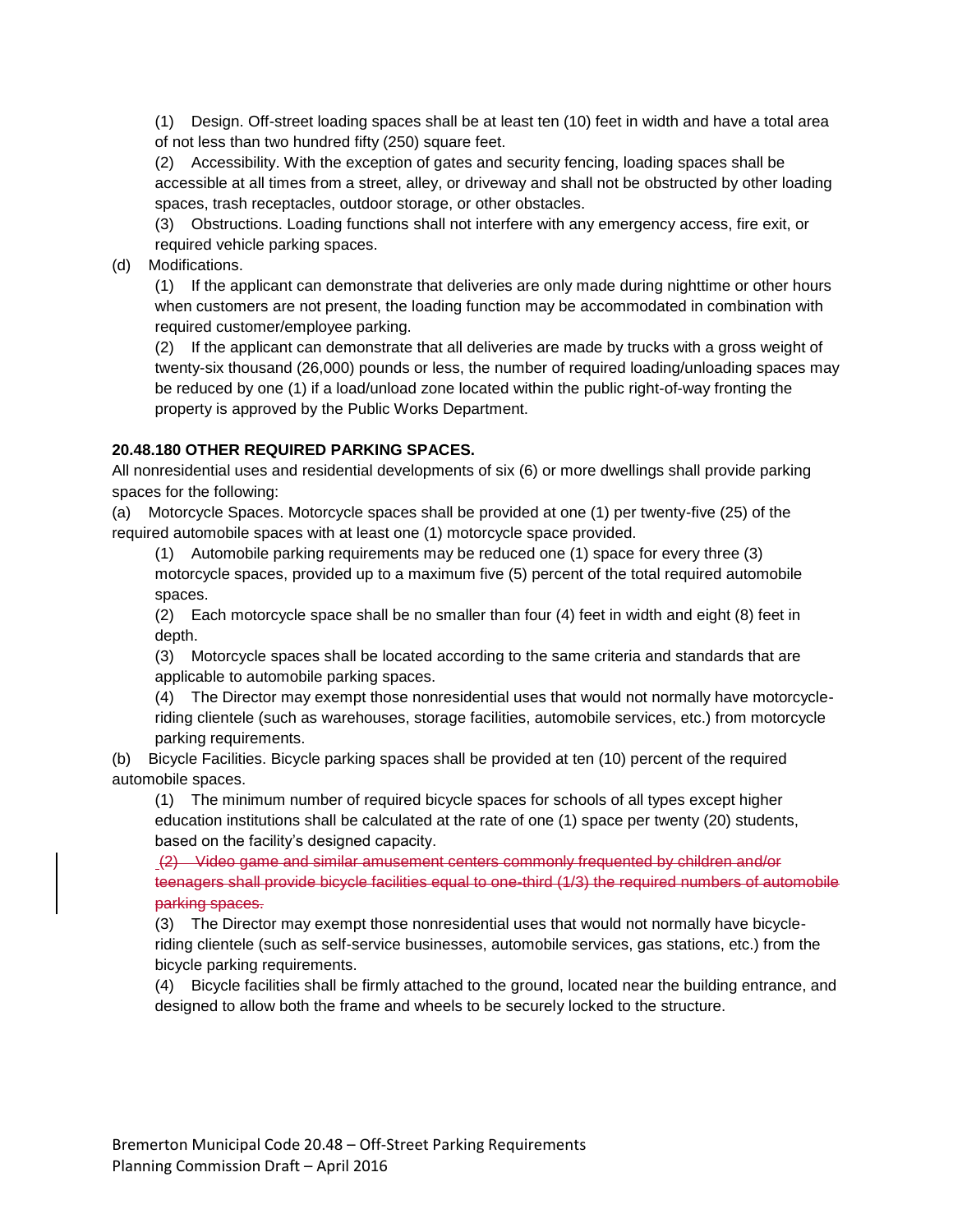#### **20.48.200 RENT OF RESIDENTIAL PARKING.**

(a) The rental, lease or other use of parking spaces for commercial parking purposes within a residential zone is prohibited.

(b) The rental, lease or other use of parking spaces associated with a residential use for commercial parking, whether they are required spaces or not, is prohibited.

#### **20.48.220 SATELLITE PARKING.**

Off-street parking requirements may be partially or completely satisfied with the approval of a satellite parking facility. A satellite parking facility is approved by site plan review as prescribed in BMC [20.58.080.](http://www.codepublishing.com/wa/Bremerton/html/Bremerton20/Bremerton2058.html#20.58.080) A satellite parking facility may be approved, provided:

(a) The parking facility is located within four hundred (400) feet of the property containing the associated use or building;

(b) The parking facility is not located on property zoned for low density residential. The Director may waive the zone restriction for a religious worship facility, public school or public use if:

- (1) The parking facility is located on a lot abutting the principal use; or
- (2) The parking facility is located within one hundred (100) feet on a lot where a street (public or private) or alley would separate it from the principal use.

(c) A notice to title, approved by the City Attorney and executed by affected parties to set forth clearly the terms of the parking agreement, shall be recorded with the County Auditor. A copy of the recorded agreement shall be submitted to the Department. The owner of the property containing the satellite parking facility executes a binding agreement approved by the City. The agreement shall include covenants running with the land to ensure that conditions are observed and remain in effect until there is a substantial change to the original conditions that made the satellite parking necessary. The agreement at a minimum shall contain:

(1) A covenant stating that the title to and right to use the satellite lot will be subservient to the title to the premises upon which the primary structure or improvement is to be erected or made; and

(2) A warrant that lots are not and will not be made subject to any other covenant or contract for such or other use without the prior written approval of the City.

(d) The owner of the property or an authorized agent shall file the agreement with the County Auditor following City approval. A copy of the recorded agreement shall be submitted to the Department and kept on file.

(de) The satellite parking facility shall meet the requirements of this chapter.

(ef) A limit on the time of day that the satellite parking facility is used may be placed as a condition of its approval if deemed necessary by the Director for the protection of adjoining areas.

#### **20.48.240 JOINT USE OF PARKING FACILITIES.**

Joint use parking facilities provide for the sharing of parking facilities between different uses. A joint use parking facility requires approval of a conditional use permit pursuant to BMC20.58.020. A conditional use permit may be granted under the following conditions:

(a) Up to fifty (50) percent of the required parking for a theater, auditorium, bowling alley, or dance hall may be supplied by the off-street parking provided by certain types of uses referred to as "daytime" uses in subsection (d) of this section.

(b) Up to fifty (50) percent of the required parking for uses specified as "daytime" uses in subsection (d) of this section may be supplied by the parking facilities provided by uses referred to as "nighttime" uses in subsection (e) of this section.

(c) Up to seventy (70) percent of the required parking for a religious worship facility or auditorium incidental to a public or private school may be supplied by the off-street parking facilities provided by uses referred to as "daytime" uses in subsection (d) of this section.

(d) The following uses are considered as primary "daytime" uses: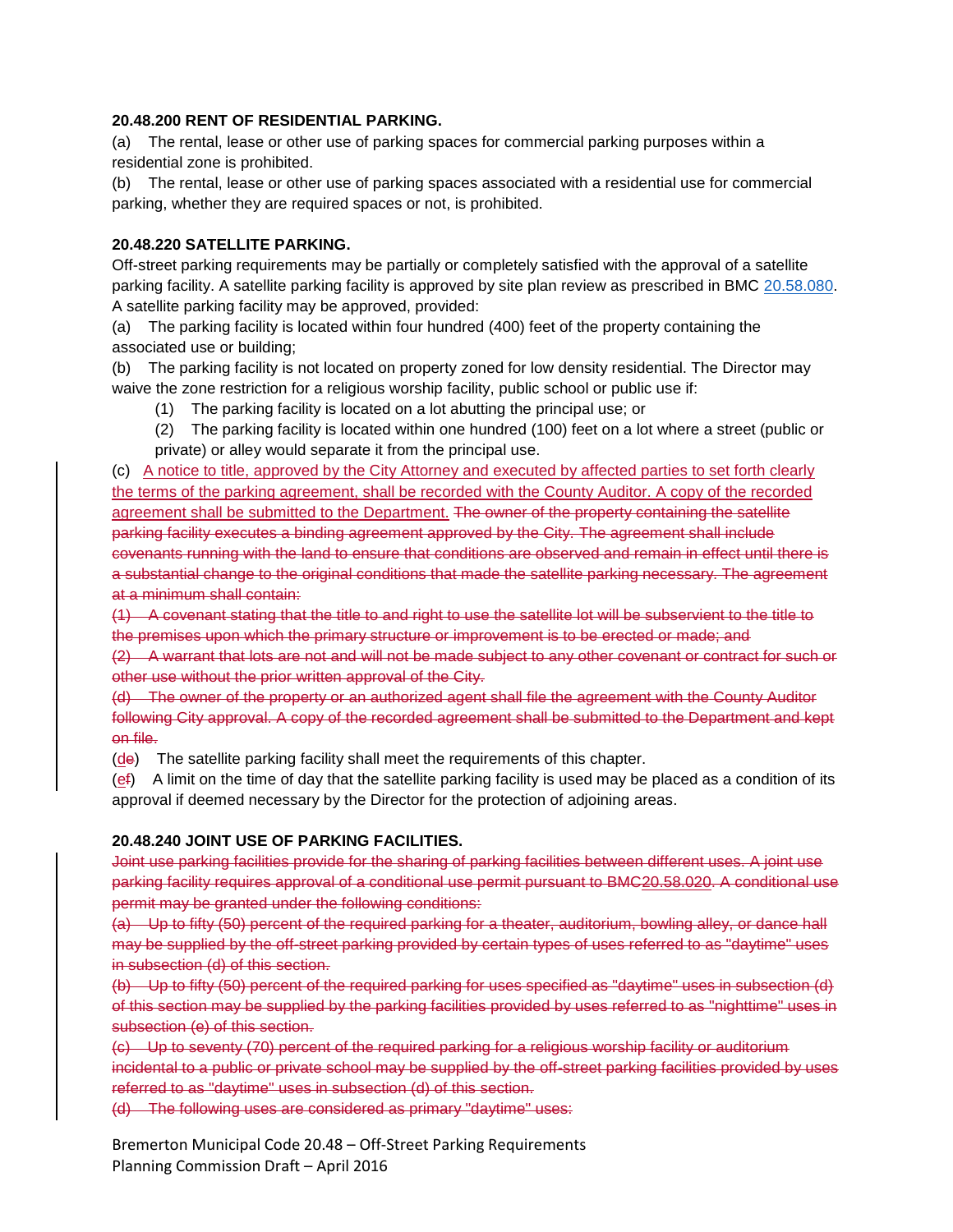(1) Bank;

(2) Office;

(3) Personal service shop;

(4) Wholesale business;

(5) Uses similar to the above that normally or traditionally operate only during daytime hours.

(e) The following uses are considered as primary "nighttime" or Sunday uses:

(1) Auditorium incidental to a public or private school;

(2) Civic and commercial theater;

(3) Bowling alley;

(4) Dance hall;

(5) Religious worship facility;

(6) Uses similar to the above that normally or traditionally operate primarily during evening hours or on Sunday.

(f) The following conditions apply as a requisite for approving a joint use of parking facilities:

(1) The principal building or use shall be located within a radius of eight hundred (800) feet of the joint parking facilities.

(2) The principal building or use shall not be separated from its parking by an arterial street unless it is within one (1) block of a signalized intersection.

(3) The applicant shall demonstrate there will be no substantial conflict between the two (2) uses regarding hours of operation for which joint use of parking facilities is proposed.

(4) A properly drawn legal instrument, approved by the City Attorney and executed by affected parties to set forth clearly the terms of the parking agreement, shall be recorded with the County Auditor. A copy of the recorded agreement shall be submitted to the Department.

(5) The right to occupy the primary premises shall terminate if the joint use parking facilities that are necessary and were approved cease to be available.

Joint use parking facilities provide for the sharing of parking facilities between different uses may be granted under the following conditions:

- (a) The principal building or use shall be located within a radius of eight hundred (800) feet of the joint parking facilities.
- (b) The principal building or use shall not be separated from its parking by an arterial street unless it is within one (1) block of a signalized intersection.
- (c) The applicant shall demonstrate there will be no substantial conflict between the two (2) uses regarding hours of operation for which joint use of parking facilities is proposed.
- (d) A notice to title, approved by the City Attorney and executed by affected parties to set forth clearly the terms of the parking agreement, shall be recorded with the County Auditor. A copy of the recorded agreement shall be submitted to the Department.
- (e) The right to occupy the primary premises shall terminate if the joint use parking facilities that are necessary and were approved cease to be available.

## **20.48.260 DRIVE-THROUGH STACKING REQUIREMENTS.**

Drive-through stacking requirements can be found in BMC [20.44.120.](http://www.codepublishing.com/wa/Bremerton/html/Bremerton20/Bremerton2044.html#20.44.120)